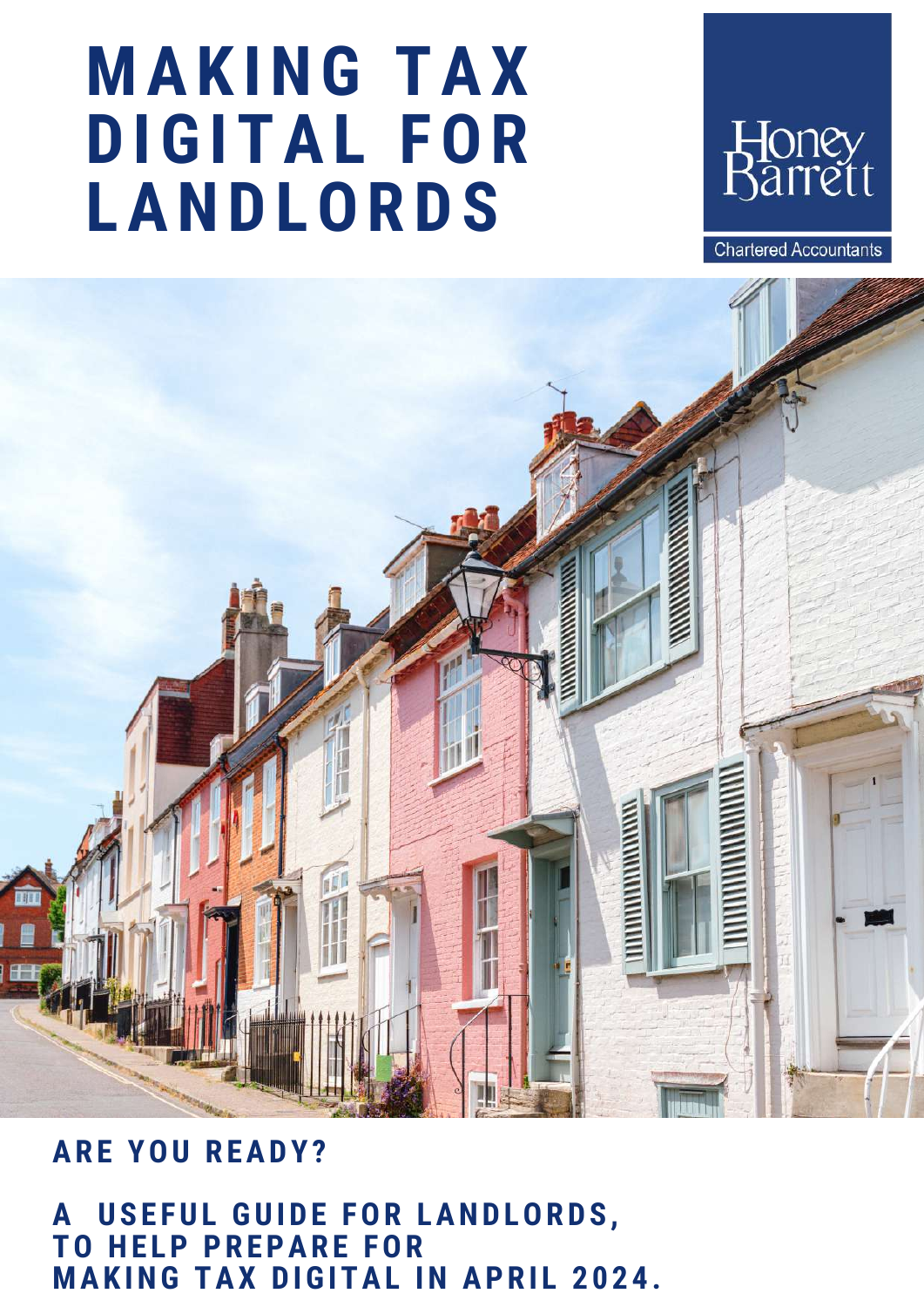



From April 2024 all unincorporated businesses with annual business or property income above £10,000 will need to follow Making Tax Digital (MTD) Income Tax rules for their next accounting period.

Honey Barrett Chartered Accountants have a team of experts who can advise and guide you through the steps needed to cope with the transition, so that you are ready for Making Tax Digital in good time.

Our team share a wealth of knowledge in a variety of MTD compliant, cloud accounting software packages such as Xero, QuickBooks and Sage. We offer training and support and can recommend the right digital package for your needs.



**FOR FURTHER INFORMATION CALL ONE OF OUR OFFICES TODAY AND OUR TEAM WILL BE HAPPY TO HELP: EASTBOURNE – 01323 412277 BEXHILL – 01424 730345 WADHURST – 01892 784321**

**eastbourne@honeybar ret t .co.uk bexhill@honeybar ret t .co.uk wadhurst@honeybar ret t .co.uk**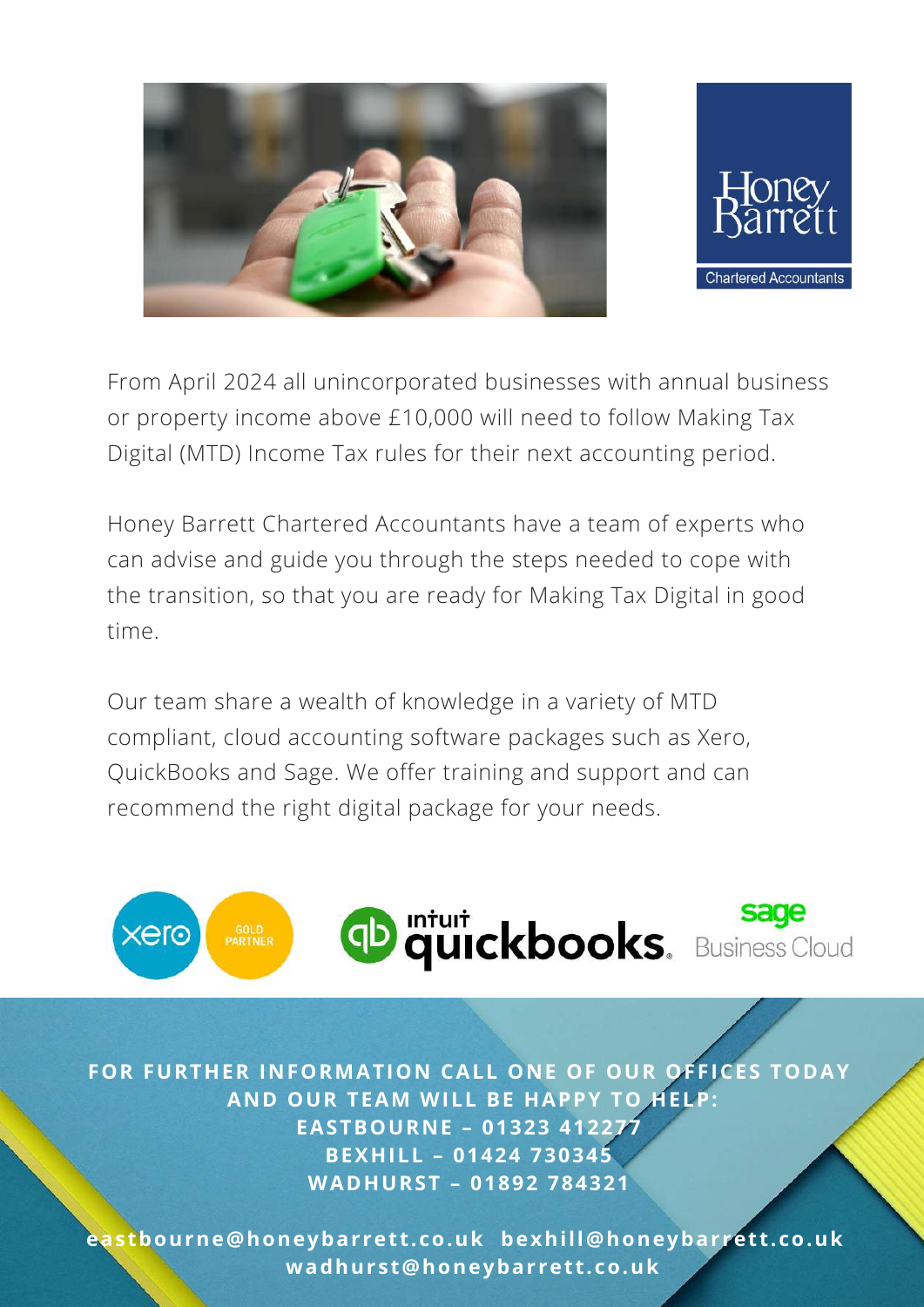



There are many additional benefits, as well as enabling you to comply with Making Tax Digital, such as:

- Real time access to information, helping you manage your business accounts – the cloud software automatically pulling through your bank feeds.
- Report templates tailored specifically for rental businesses, helping you keep track of how your business is performing and align with HMRC's required reporting formats.
- Speedy features for quick and efficient data analysis, with some software packages enabling a rent yield report to help you monitor the performance of each individual property.
- View your records and financials anywhere at any time.
- More than one rental property? Some software packages allow you to track both the tenant and the property, so that you can report by category for each. For example, you may want to do this to see how profitable each property is, or how quickly your tenants are paying.
- You can set up 'contacts', where you can; store tenant information, upload documents for tenants, view correspondence and keep note of any relevant communications, amongst other features.
- Many apps link to cloud accounting packages, streamlining your financials and saving time.
- To save processing time there is a repeat invoicing functionality.
- You can add payment services to help improve cashflow.
- We can use the data for disclosure required by HMRC.